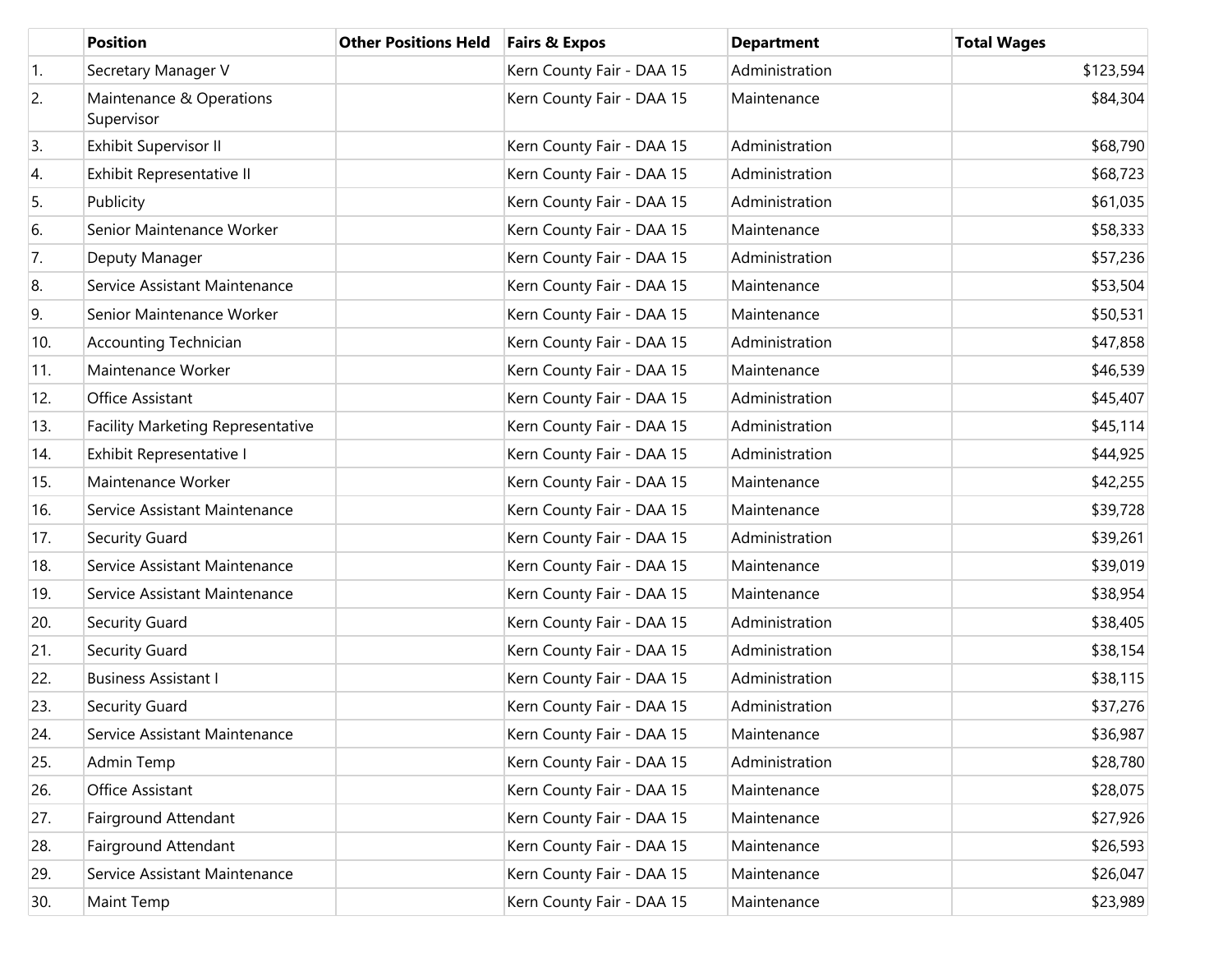| 31. | <b>Maint Temp</b> | Kern County Fair - DAA 15 | Maintenance    | \$23,478 |
|-----|-------------------|---------------------------|----------------|----------|
| 32. | Maint Temp        | Kern County Fair - DAA 15 | Maintenance    | \$22,134 |
| 33. | Maint Temp        | Kern County Fair - DAA 15 | Maintenance    | \$15,705 |
| 34. | Maint Temp        | Kern County Fair - DAA 15 | Maintenance    | \$15,261 |
| 35. | Maint Temp        | Kern County Fair - DAA 15 | Maintenance    | \$15,102 |
| 36. | Admin Temp        | Kern County Fair - DAA 15 | Administration | \$15,068 |
| 37. | Maint Temp        | Kern County Fair - DAA 15 | Maintenance    | \$14,259 |
| 38. | Maint Temp        | Kern County Fair - DAA 15 | Maintenance    | \$13,635 |
| 39. | Livestock         | Kern County Fair - DAA 15 | Administration | \$13,559 |
| 40. | Maint Temp        | Kern County Fair - DAA 15 | Maintenance    | \$13,537 |
| 41. | Maint Temp        | Kern County Fair - DAA 15 | Maintenance    | \$12,939 |
| 42. | Maint Temp        | Kern County Fair - DAA 15 | Maintenance    | \$12,800 |
| 43. | Admin Temp        | Kern County Fair - DAA 15 | Administration | \$12,521 |
| 44. | Maint Temp        | Kern County Fair - DAA 15 | Maintenance    | \$12,159 |
| 45. | Maint Temp        | Kern County Fair - DAA 15 | Maintenance    | \$11,966 |
| 46. | Maint Temp        | Kern County Fair - DAA 15 | Maintenance    | \$11,180 |
| 47. | Maint Temp        | Kern County Fair - DAA 15 | Maintenance    | \$10,938 |
| 48. | Admin Temp        | Kern County Fair - DAA 15 | Administration | \$10,855 |
| 49. | Maint Temp        | Kern County Fair - DAA 15 | Maintenance    | \$10,784 |
| 50. | Publicity         | Kern County Fair - DAA 15 | Administration | \$10,500 |
| 51. | Maint Temp        | Kern County Fair - DAA 15 | Maintenance    | \$10,476 |
| 52. | <b>Maint Temp</b> | Kern County Fair - DAA 15 | Maintenance    | \$10,133 |
| 53. | Maint Temp        | Kern County Fair - DAA 15 | Maintenance    | \$9,232  |
| 54. | <b>Maint Temp</b> | Kern County Fair - DAA 15 | Maintenance    | \$9,195  |
| 55. | Maint Temp        | Kern County Fair - DAA 15 | Maintenance    | \$9,135  |
| 56. | Admin Temp        | Kern County Fair - DAA 15 | Administration | \$8,775  |
| 57. | Livestock         | Kern County Fair - DAA 15 | Administration | \$8,547  |
| 58. | Maint Temp        | Kern County Fair - DAA 15 | Maintenance    | \$6,975  |
| 59. | Maint Temp        | Kern County Fair - DAA 15 | Maintenance    | \$6,691  |
| 60. | Entry             | Kern County Fair - DAA 15 | Administration | \$6,581  |
| 61. | Maint Temp        | Kern County Fair - DAA 15 | Maintenance    | \$6,560  |
| 62. | Admin Temp        | Kern County Fair - DAA 15 | Administration | \$6,410  |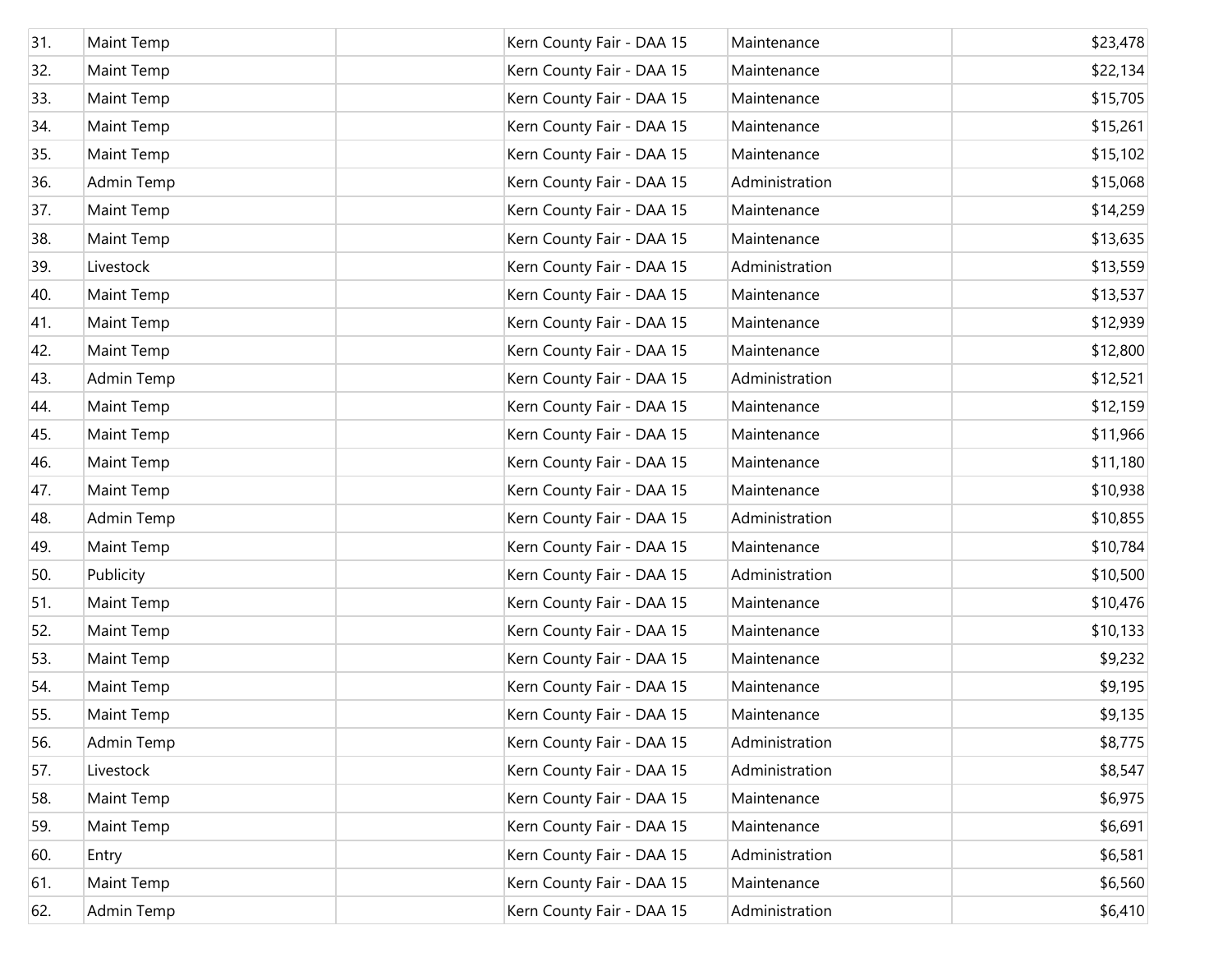| 63. | Maint Temp                          | Kern County Fair - DAA 15 | Maintenance        | \$6,206 |
|-----|-------------------------------------|---------------------------|--------------------|---------|
| 64. | Entry                               | Kern County Fair - DAA 15 | Administration     | \$6,101 |
| 65. | Maint Temp                          | Kern County Fair - DAA 15 | Maintenance        | \$5,888 |
| 66. | Parking                             | Kern County Fair - DAA 15 | Administration     | \$5,799 |
| 67. | Maint Temp                          | Kern County Fair - DAA 15 | Maintenance        | \$5,725 |
| 68. | Admin Temp                          | Kern County Fair - DAA 15 | Administration     | \$5,525 |
| 69. | Maint Temp                          | Kern County Fair - DAA 15 | Maintenance        | \$5,473 |
| 70. | Entry                               | Kern County Fair - DAA 15 | Administration     | \$5,160 |
| 71. | Maint Temp                          | Kern County Fair - DAA 15 | Maintenance        | \$4,959 |
| 72. | Admin Temp                          | Kern County Fair - DAA 15 | Administration     | \$4,741 |
| 73. | Maint Temp                          | Kern County Fair - DAA 15 | Maintenance        | \$4,670 |
| 74. | Parking                             | Kern County Fair - DAA 15 | Administration     | \$4,664 |
| 75. | Admin Temp                          | Kern County Fair - DAA 15 | Parking            | \$4,411 |
| 76. | Janitorial                          | Kern County Fair - DAA 15 | Maintenance        | \$4,334 |
| 77. | Admin Temp                          | Kern County Fair - DAA 15 | Administration     | \$4,153 |
| 78. | Admin Temp                          | Kern County Fair - DAA 15 | Administration     | \$3,820 |
| 79. | Livestock                           | Kern County Fair - DAA 15 | Administration     | \$3,754 |
| 80. | Livestock                           | Kern County Fair - DAA 15 | Administration     | \$3,646 |
| 81. | Admin Temp                          | Kern County Fair - DAA 15 | Administration     | \$3,583 |
| 82. | Admin Temp                          | Kern County Fair - DAA 15 | Administration     | \$3,526 |
| 83. | <b>Stage Crew</b>                   | Kern County Fair - DAA 15 | Fair Entertainment | \$3,500 |
| 84. | <b>Tickets &amp; Gates Security</b> | Kern County Fair - DAA 15 | Attendance         | \$3,481 |
| 85. | Maint Temp                          | Kern County Fair - DAA 15 | Maintenance        | \$3,392 |
| 86. | Janitorial                          | Kern County Fair - DAA 15 | Maintenance        | \$3,315 |
| 87. | <b>Tickets &amp; Gates Security</b> | Kern County Fair - DAA 15 | Attendance         | \$3,271 |
| 88. | <b>Tickets &amp; Gates Security</b> | Kern County Fair - DAA 15 | Attendance         | \$3,247 |
| 89. | Maint Temp                          | Kern County Fair - DAA 15 | Maintenance        | \$3,021 |
| 90. | <b>Tickets &amp; Gates Security</b> | Kern County Fair - DAA 15 | Attendance         | \$2,998 |
| 91. | Admin Temp                          | Kern County Fair - DAA 15 | Parking            | \$2,916 |
| 92. | Admin Temp                          | Kern County Fair - DAA 15 | Administration     | \$2,780 |
| 93. | Parking                             | Kern County Fair - DAA 15 | Administration     | \$2,742 |
| 94. | Admin Temp                          | Kern County Fair - DAA 15 | Administration     | \$2,591 |